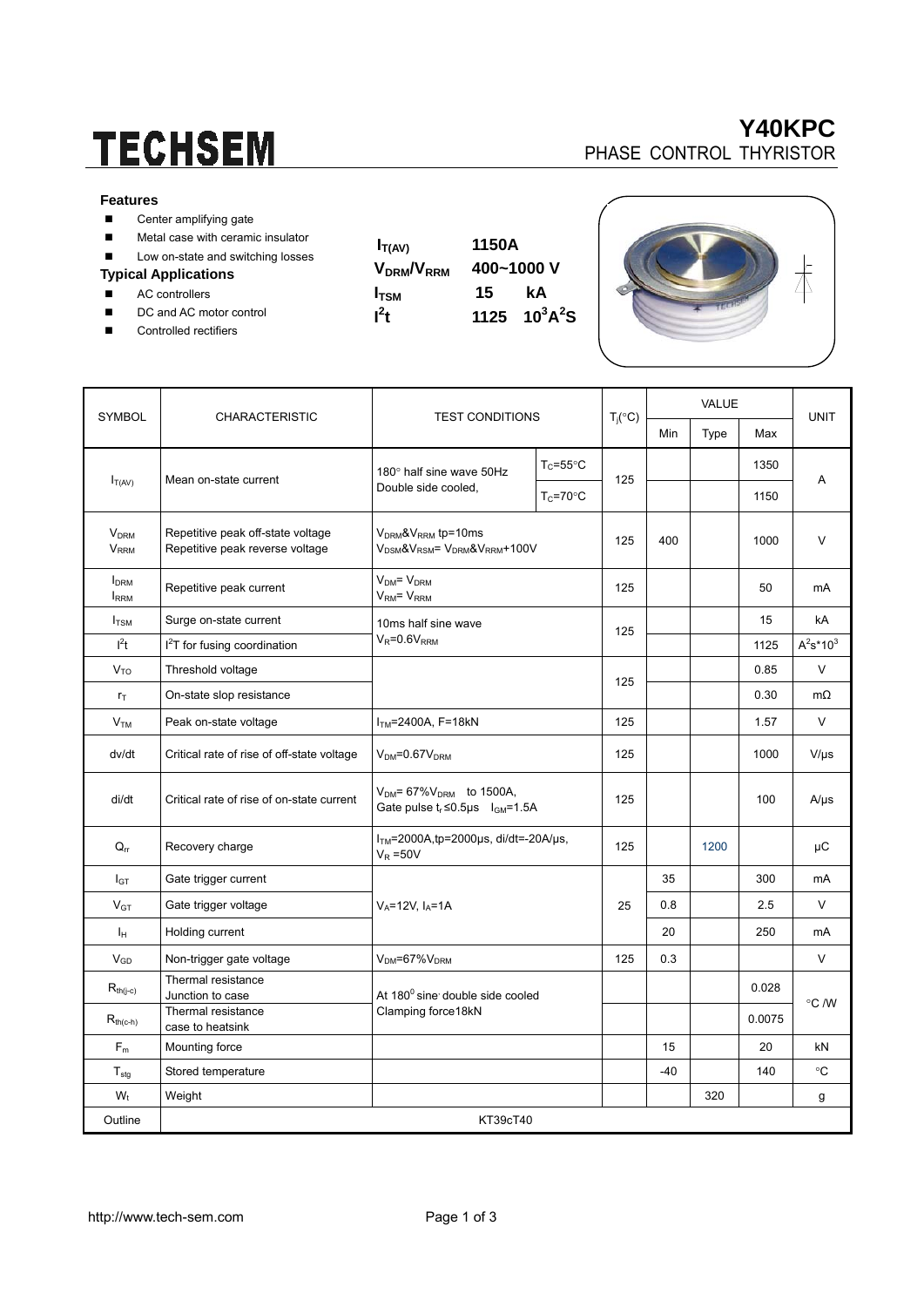## **TECHSEM**

## Peak On-state Voltage Vs.Peak On-state Current 4 Instantaneous on-state voltage,volts Instantaneous on-state voltage, volts 3.5  $\mathsf{T}_{\mathsf{J}}$ =125°C 3 2.5 2 1.5 1 0.5 100 1000 10000 100000 Instantaneous on-state currant,amperes

















http://www.tech-sem.com Page 2 of 3